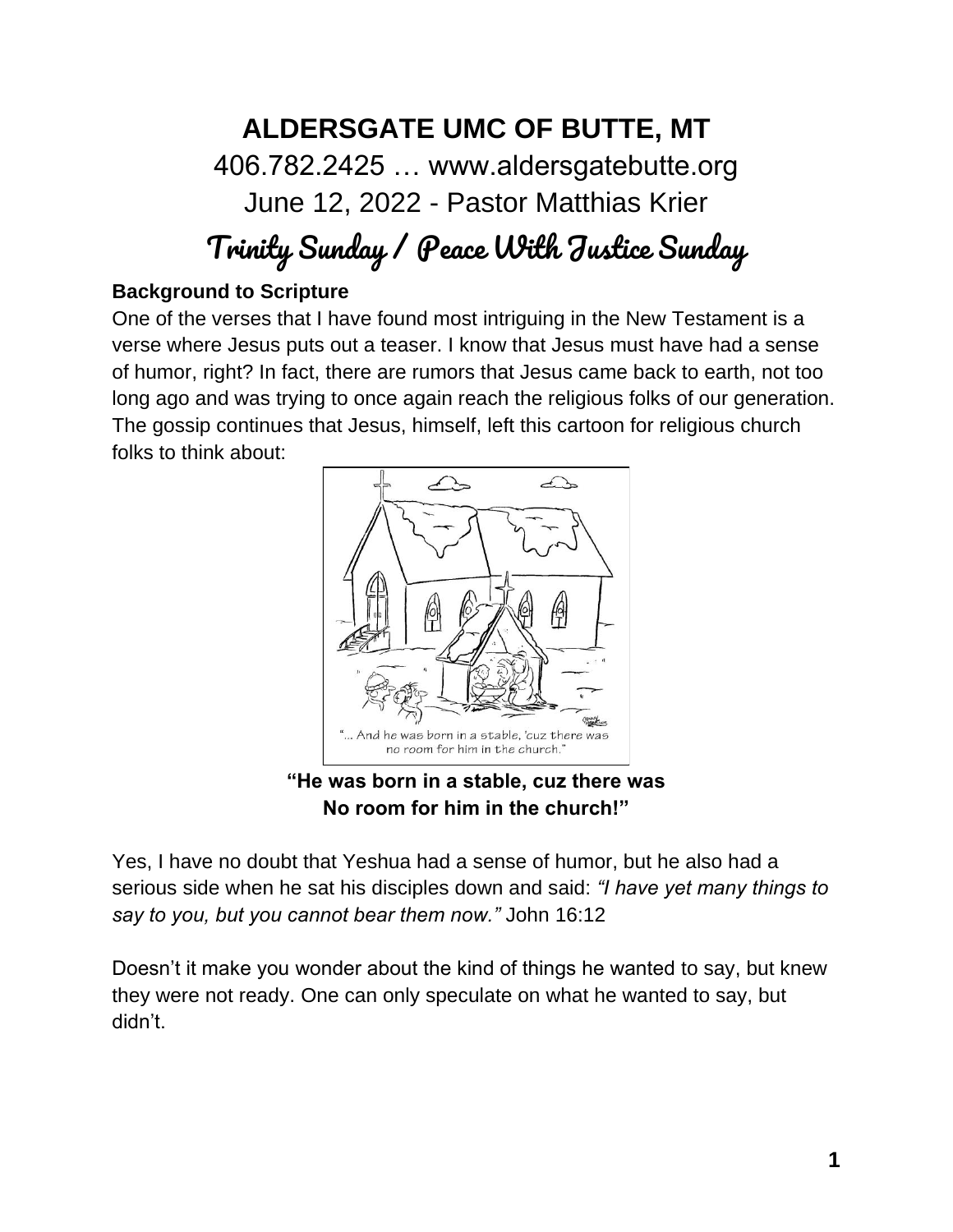I believe that one of the things Jesus tried to get across to the disciples was the concept of Oneness which can be illustrated in the Trinity. Here is an image of the Trinity:



The doctrine of the Trinity did not crystalize until the 4th century, although Trinitarian language is found in the New Testament and in the early church. Jesus spoke to this Oneness again and again with God and with the Advocate that came at Pentecost, the Holy Spirit to guide us into all Truth.

As we hear this passage of scripture, contemplate what other things, what other Truths, Jesus would have liked to have taught the disciples, but they were not ready to hear the prophetic Truths Yeshua could have shared with them. Open your hearts and minds to how the Spirit will speak to you through this passage from the Gospel of John:

### **Scripture Lesson: John 16:12-15**

12 'I still have many things to say to you, but you cannot bear them now. <sup>13</sup>When the Spirit of truth comes, he will guide you into all the truth; for he will not speak on his own, but will speak whatever he hears, and he will declare to you the things that are to come.  $14$ He will glorify me, because he will take what is mine and declare it to you.  $15$ All that the Father has is mine. For this reason I said that he will take what is mine and declare it to you.

The Word of God for the people of God. **Thanks be to God.** 

**Message** What is Our Guide to Know the Truth? Pastor Matthias

Once upon a time there was this lovely couple who had never married and found each other late in life. When they both had died unexpectedly they were reunited in heaven and one said this to the other: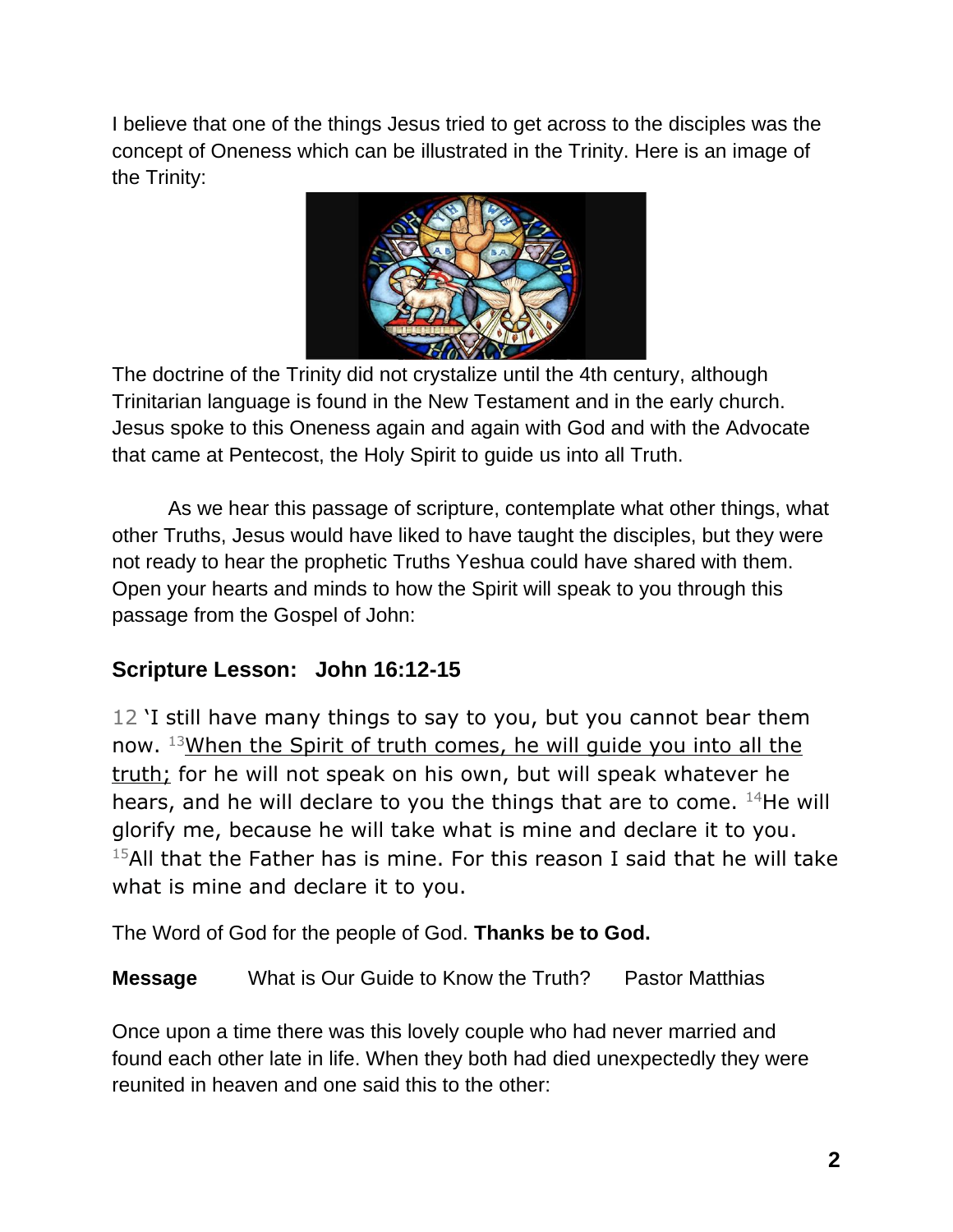

What is *"Our Guide to Know the Truth"*? Some of you may already know the answer to this question, but let's begin with a story from the gospel of John to set the stage around this subject. Incidentally, Jesus begins with sharing a *Kingdom Truth* at the beginning of this passage:

 $36$  Jesus answered, `My kingdom is not from this world. If my kingdom were from this world, my followers would be fighting to keep me from being handed over. But as it is, my kingdom is not from here.' <sup>37</sup>Pilate asked him, 'So you are a king?' Jesus answered, 'You say that I am a king. For this I was born, and for this I came into the world, to testify to the truth. Everyone who belongs to the truth listens to my voice.'  $38$ Pilate asked him, 'What is truth?'

"What is Truth," Pilate asked Jesus during his interrogation. Jesus did not come back with an answer to his question. However, if Pilate had been listening carefully, he would have realized that the answer had already been given.

**Let's hear it again:** *Jesus answered, Everyone who belongs to the truth listens to my voice.'* 

I have to say that in this era of Christians being severely divided over abortion, capital punishment, climate crisis, immigration, LGBTQIA concerns, and gun control, we need to invite the Voice of Truth and then listen to the Voice of Truth in these discussions.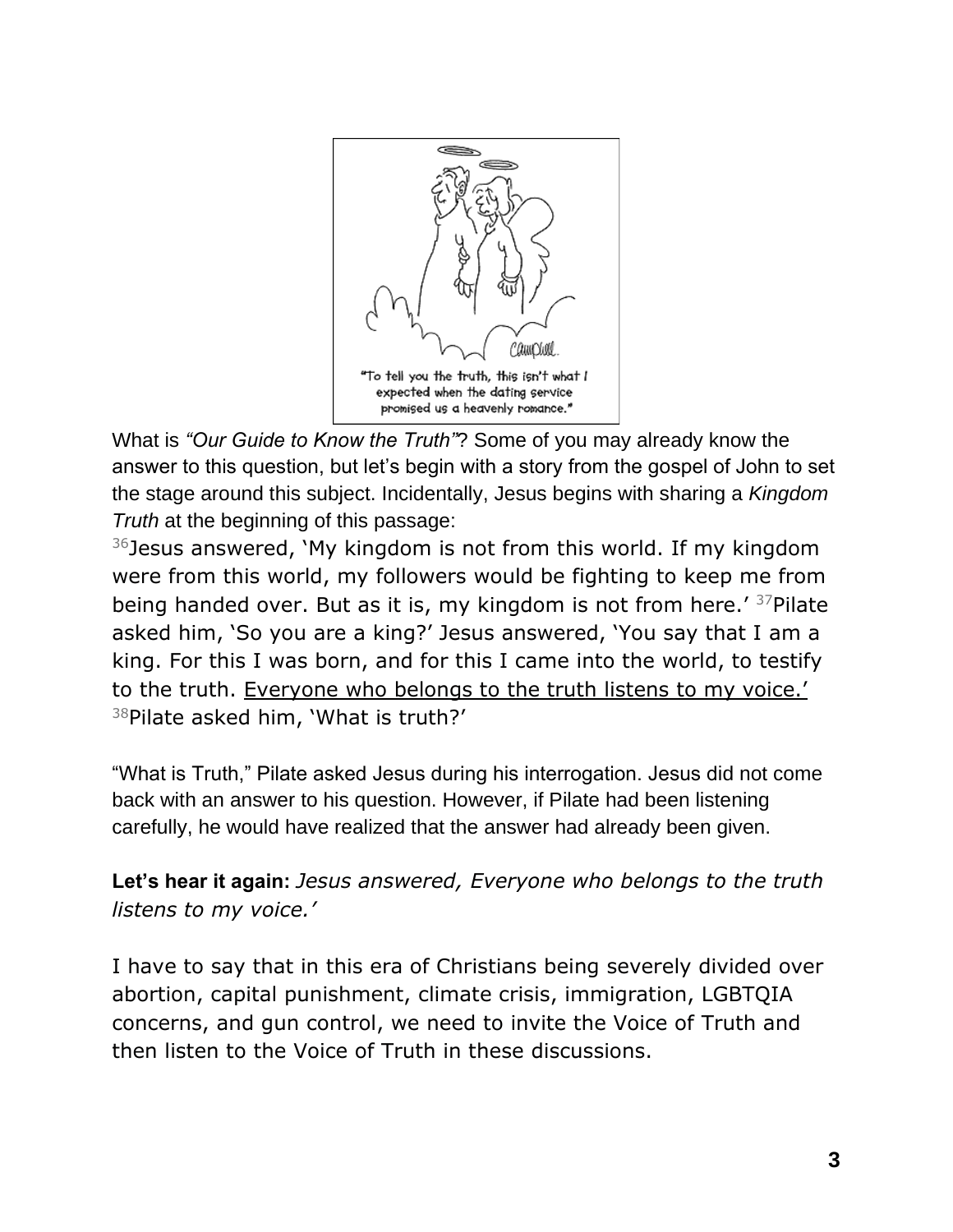The Voice of Truth as you already know shared these words: *"Do unto others as you would have them do unto you."*

Said differently, The Golden Rule sounds like this: *"Treat Others the Way You Want to Be Treated."*

If Christians could model this for the rest of the world, imagine what a different world it could be: *"Treat others the way you want to be treated."*

For those who seem to forget this very important Truth to live by in the way we treat our siblings in Christ or anyone for that matter, is something I find very helpful in my coping with difficult people and difficult situations and that is to apply this Truth, WWJD: *"What Would Jesus Do?*

We have talked about this before and how when this first came out, I was bothered by it for some reason. I don't know why, but then it grew on me especially with so much division that has been developing within Christianity for decades in issues already mentioned.

There are millions of Christians around the world who are mistreating others because they either forget or simply ignore the Golden Rule, but maybe, just maybe, if we could imagine Jesus being in the midst of whatever is going on at the time, it would change the way certain events unfold. What if during meetings all over the country and in our communities and in our churches we put an empty chair in the room inviting the Presence of Jesus into our midst. Imagine the difference in these meetings if we practiced this spiritual discipline of an empty chair inviting the Presence, the Wisdom, the Love, the Peace, and the Light of God to illuminate the darkness.

One example would be the folks who claim to be Christians who stormed the capital on January 6th, 2021, …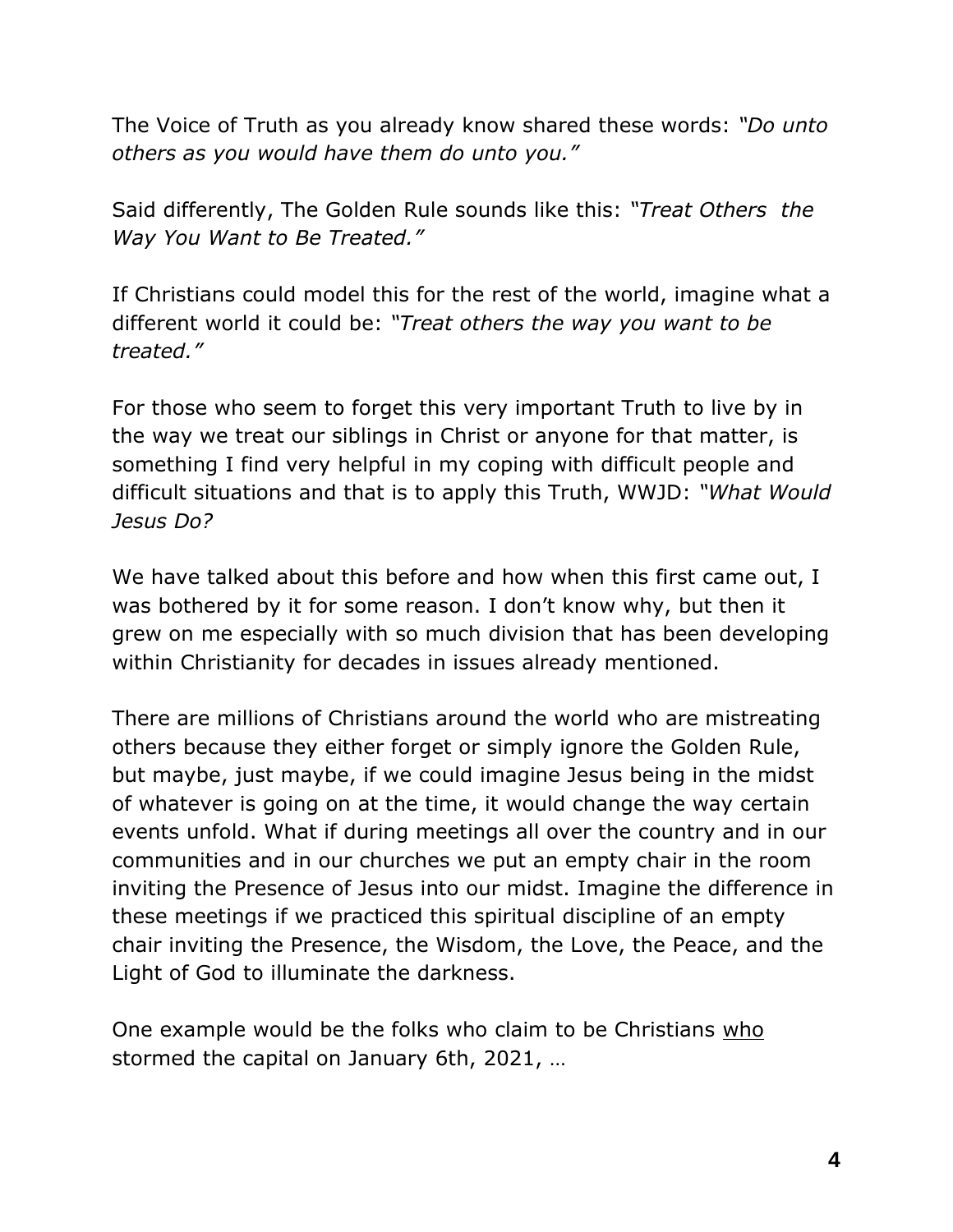

… where capital police and others were injured and some were killed on that awful day in American history.

Imagine if those in charge had WWJD in mind when deciding to storm the capital. If WWJD had been considered, storming the capital where innocent people died would not have happened. Furthermore, let's imagine in all that transpired prior to this event had been prefaced with this idea:

### **WWJS "What Would Jesus Say?"**

Can you imagine if just the politicians who claim to be Christian who serve on a state level or the national scene would practice this very simple thing: *WWJS,* first, *What Would Jesus Say* if the Presence of Jesus was brought into the conversation?

And then move to WWJD, *What Would Jesus Do?*

Let's just stop to imagine how different things would be if our leaders in our states and in our nation's capital would practice this? Imagine how different it would be in the House of Representatives and in the Senate if Jesus were taken seriously. Instead of making Jesus in our image, we would be made in the image of Jesus.

Unfortunately in this age of disinformation, misinformation and outright lies we have something that could destroy our already fragile democracy.

**"Some people don't really want to know the truth. They want to hear that what they already believe is the truth."**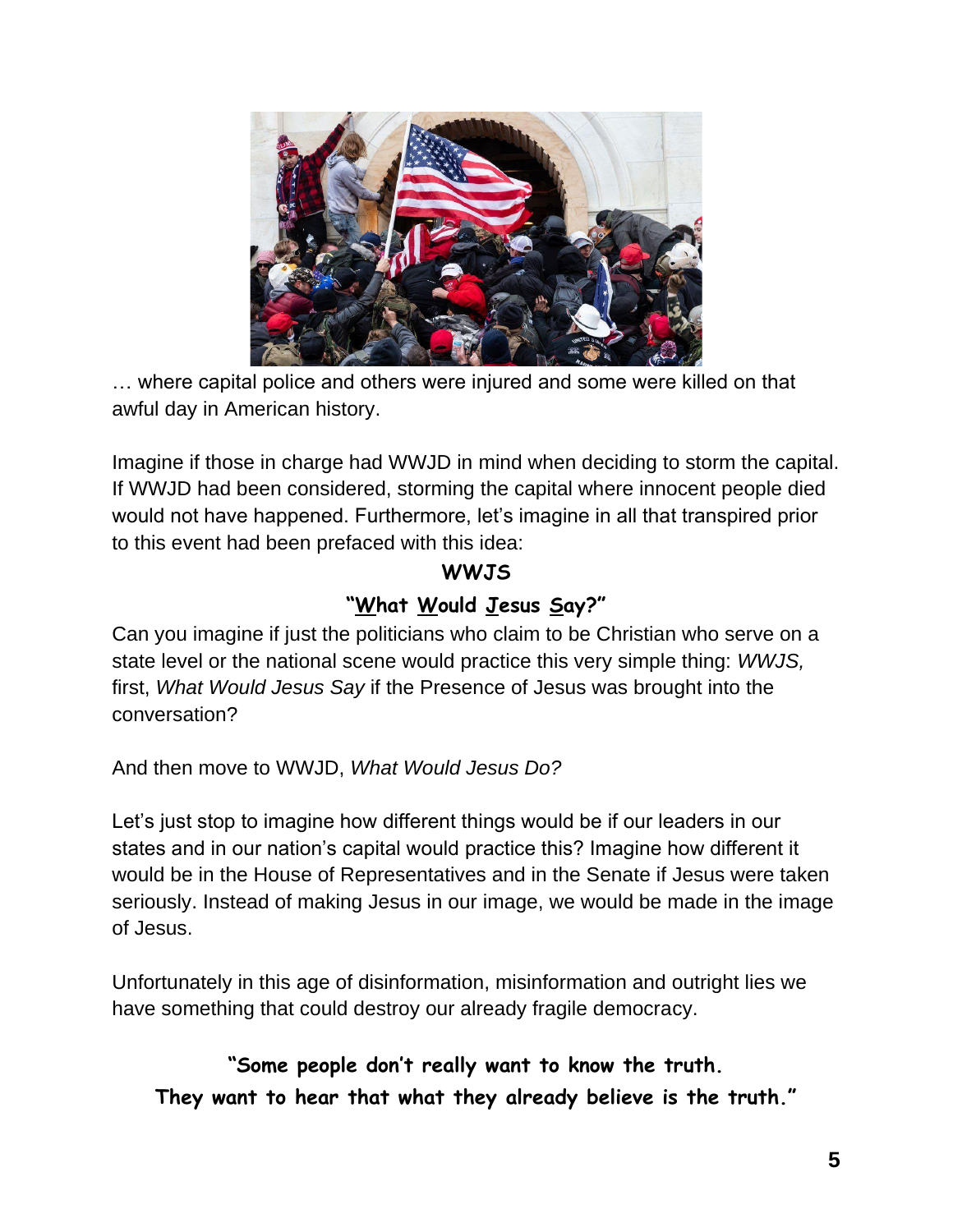I am deeply concerned as many of you are in this day and age of all the conspiracy theories being propagated on social media. These conspiracy theories have become an alternative reality where even though there was no evidence of widespread voter fraud, millions believed that the presidential election was stolen.

Those claiming to be Christian must seek the Truth and nothing but the Truth if we are to become a healthy democracy. Let's hear this verse again from the Gospel of John: "The Spirit of Truth Will Guide You Into All Truth!" John 16:13

There is a Way of seeking this Truth openly and objectively where we must put our agenda aside and what we believe to be the Truth. If we cannot put our agenda, our beliefs aside to listen to the *Voice of Truth*, then all we are doing is listening to the sound of our own voice.

We need to pray these words from Casting Crowns: *I will choose to listen and believe the Voice of Truth.* 

Who and what is this Voice of Truth?



Once we know the Truth and that Truth being *The Triune God*: something in us changes and we realize that this kingdom Jesus speaks of is not of this world as we heard earlier: *"My kingdom is not of this world,"* however, another Truth from the Voice of Truth comes in the Lord's Prayer: *"Thy kingdom come, thy will be done, on earth as it is in heaven."*

When we come to know this Truth, no matter the circumstances of life, are set free. We hear once again from John 8:32: *"Then you will know the truth and the truth will set you free!"*

While we may be set free in knowing the Truth, there are consequences for speaking the truth. The Truth Tellers have been suffering the consequences of